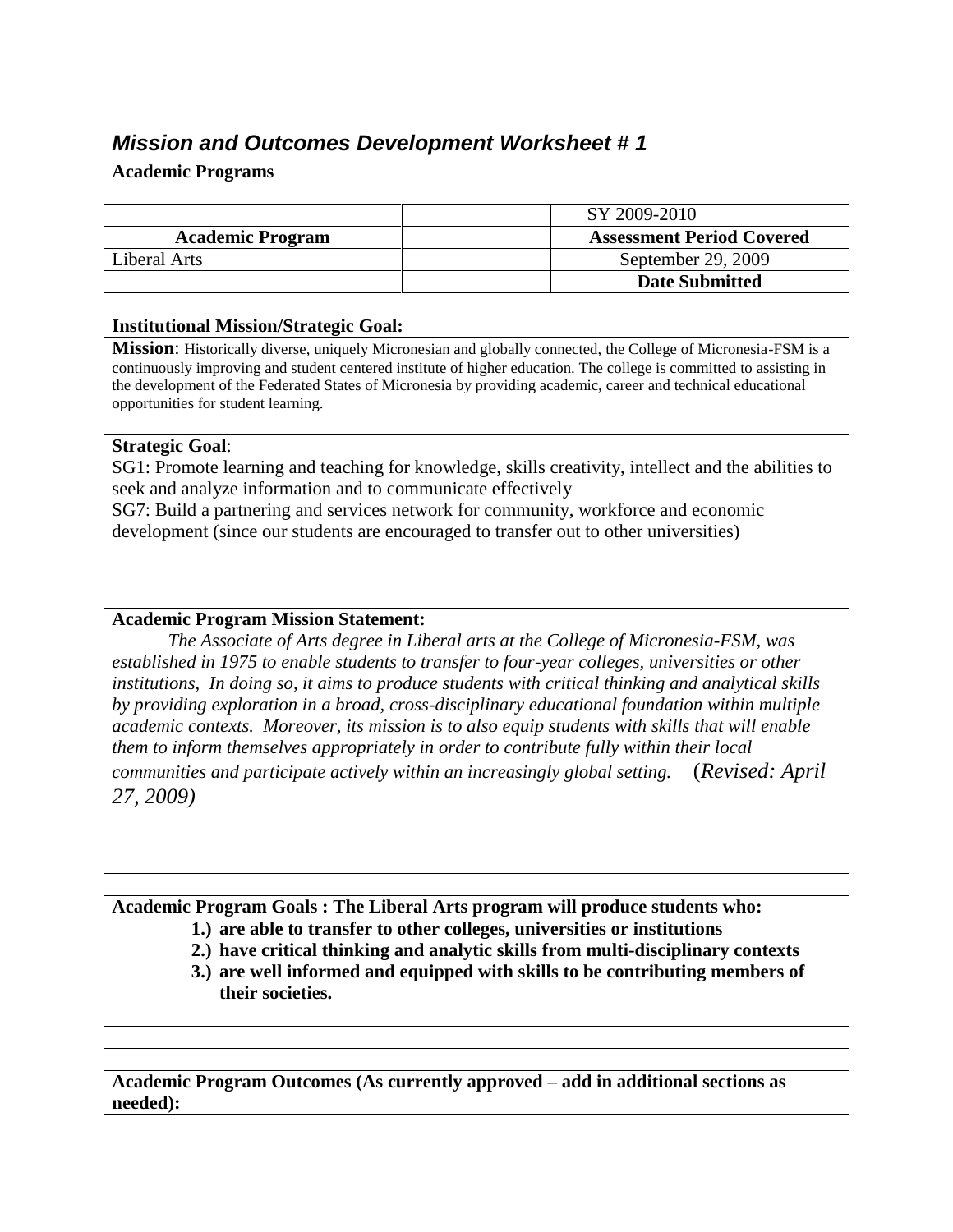**Outcome 1**: Enrich and deepen self-knowledge by exploring different academic experiences

**Outcome 2:** Articulate and understand their experiences through effective writing, reading, speaking and various modes of artistic expression

**Outcome 3:** Demonstrate fundamental knowledge and basic skills appropriate to their personal and professional goals in their chosen area of specialization

### **Outcome 4**:

## **Program Review Improvement Outcome:**

This school year (2009-2010), outcome #1 and outcome #2 ("through effective speaking. . . .") will be assessed.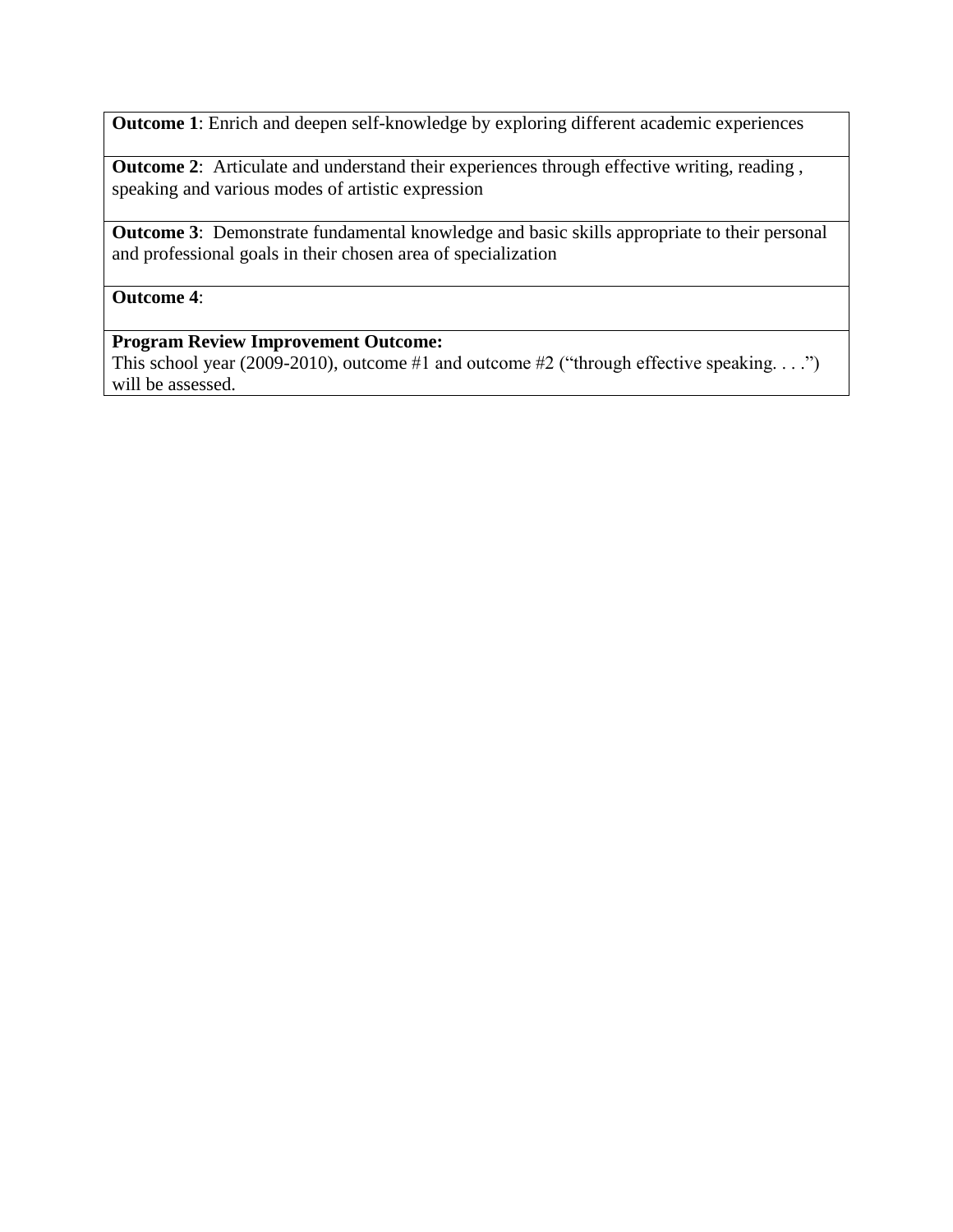# *Assessment Plan Worksheet # 2*

### **Academic Programs**

| Liberal Arts Program        | SY 2009-2010                     |
|-----------------------------|----------------------------------|
| <b>Academic Program</b>     | <b>Assessment Period Covered</b> |
| <b>Formative Assessment</b> | September 29, 2009               |
| X ) Summative Assessment    | <b>Date Submitted</b>            |

### **Institutional Mission/Strategic Goal:**

**Mission**: Historically diverse, uniquely Micronesian and globally connected, the College of Micronesia-FSM is a continuously improving and student centered institute of higher education. The college is committed to assisting in the development of the Federated States of Micronesia by providing academic, career and technical educational opportunities for student learning.

**Strategic Goal (***which strategic goal(s) most support the services being provided***)**:

SG1: Promote learning and teaching for knowledge, skills creativity, intellect and the abilities to seek and analyze information and to communicate effectively

SG7: Build a partnering and services network for community, workforce and economic development.

### **Academic Program Mission Statement :**

*The Associate of Arts degree in Liberal arts at the College of Micronesia-FSM, was established in 1975 to enable students to transfer to four-year colleges, universities or other institutions, In doing so, it aims to produce students with critical thinking and analytical skills by providing exploration in a broad, cross-disciplinary educational foundation within multiple academic contexts. Moreover, its mission is to also equip students with skills that will enable them to inform themselves appropriately in order to contribute fully within their local communities and participate actively within an increasingly global setting.* (*Revised: April 27, 2009)*

**Academic Program Goals :** 

**The Liberal Arts program will produce students who:** 

**4.) are able to transfer to other colleges, universities or institutions**

**5.) have critical thinking and analytic skills from multi-disciplinary contexts are well informed and equipped with skills to be contributing members of their societies.**

### **Academic Program Outcomes:**

**Outcome** 1: Enrich and deepen self-knowledge by exploring different academic experiences

**Outcome 2:** Articulate and understand their experiences through effective writing, reading, speaking and various modes of artistic expression

**Outcome 3**: Demonstrate fundamental knowledge and basic skills appropriate to their personal and professional goals in their chosen area of specialization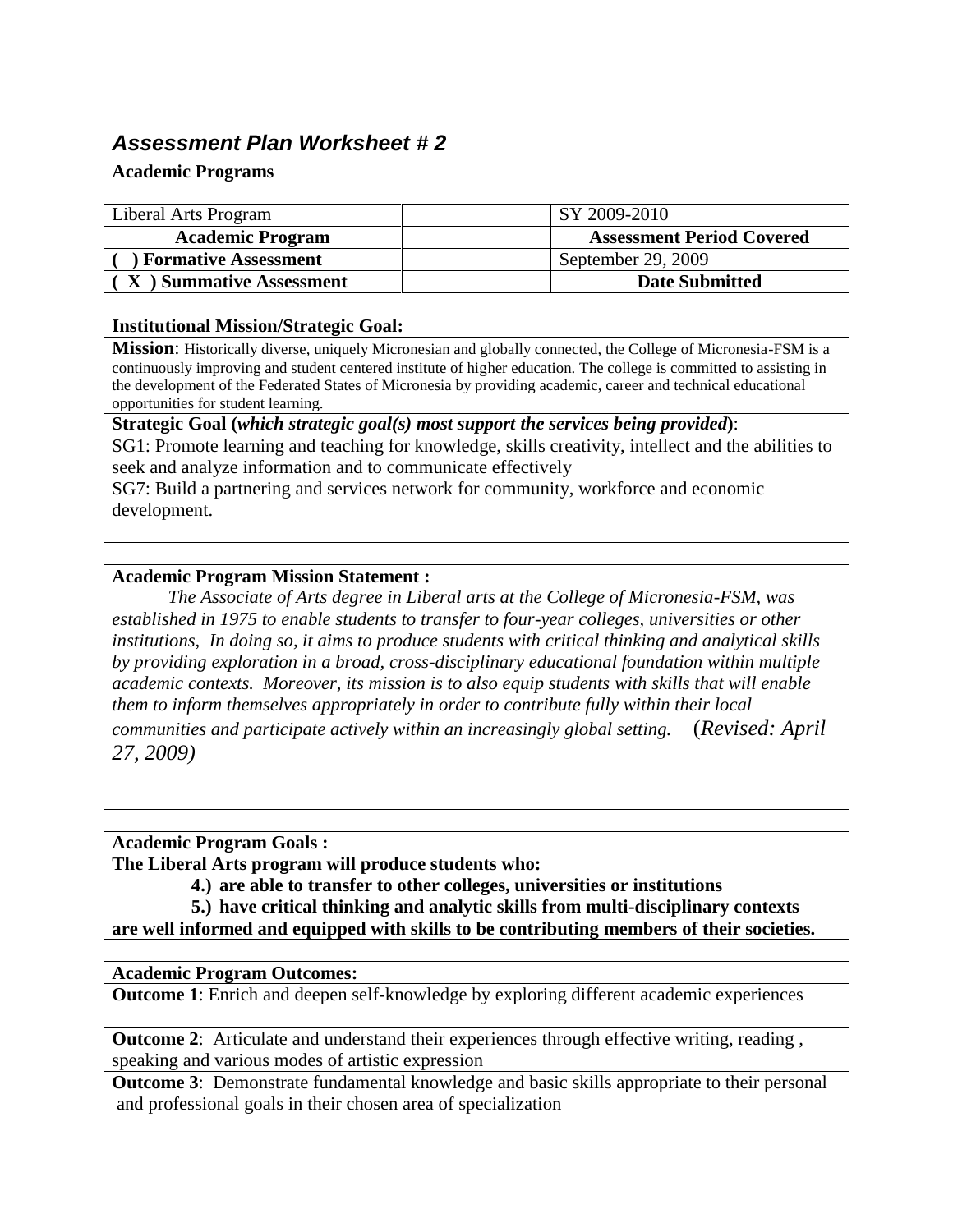| <b>Evaluation questions</b>                                                                                                           | Data                                                                                                                                                                                                              | <b>Sampling</b>                                                                                                                                                                                                   | <b>Analysis</b>                                                                                                                                                                                                                                                                                                      |
|---------------------------------------------------------------------------------------------------------------------------------------|-------------------------------------------------------------------------------------------------------------------------------------------------------------------------------------------------------------------|-------------------------------------------------------------------------------------------------------------------------------------------------------------------------------------------------------------------|----------------------------------------------------------------------------------------------------------------------------------------------------------------------------------------------------------------------------------------------------------------------------------------------------------------------|
|                                                                                                                                       | sources                                                                                                                                                                                                           |                                                                                                                                                                                                                   |                                                                                                                                                                                                                                                                                                                      |
| Are students able to articulate and understand<br>their experiences through effective speaking?                                       | Videotaped<br>student<br>speeches<br>from the<br><b>EN/CO 205</b><br>courses<br>during Fall<br>'09 and<br>Spring '10<br>semesters                                                                                 | All students<br>who take<br><b>EN/CO 205</b><br>during these<br>two<br>semesters<br>(depending<br>on next<br>semester's<br>classes the<br>number of<br>students<br>could range<br>between 50-<br>100<br>students) | A scoring<br>rubric will be<br>developed in<br>collaboration<br>with the<br>speech<br>teachers to<br>assess the<br>articulation<br>demonstrated<br>in the<br>speeches and<br>to assess<br>students'<br>understanding<br>of the speech<br>assignment.                                                                 |
| Are students in the program able to enrich and<br>deepen their self-knowledge by exploration in an<br>introductory psychology course? | A survey of<br>questions<br>consisting<br>of<br>psychology<br>content will<br>be given to<br>students in<br>the<br>psychology<br>and Human<br>Growth<br>classes<br>during the<br>Fall and<br>Spring<br>semesters. | All students<br>who are and<br>will be<br>taking these<br>two courses<br>during Fall<br>$09$ and<br>Spring '10<br>(approximate<br>participants<br>could be<br>between 60-<br>100<br>students)                     | Analysis of<br>the responses<br>will be<br>tabulated and<br>analyzed to<br>determined<br>how well<br>students<br>retain<br>information<br>from the<br>Intro. To<br>psychology<br>course. The<br>Human<br>growth<br>students were<br>also selected<br>since SS/PY<br>is a pre-<br>requisite to<br>the Human<br>growth |